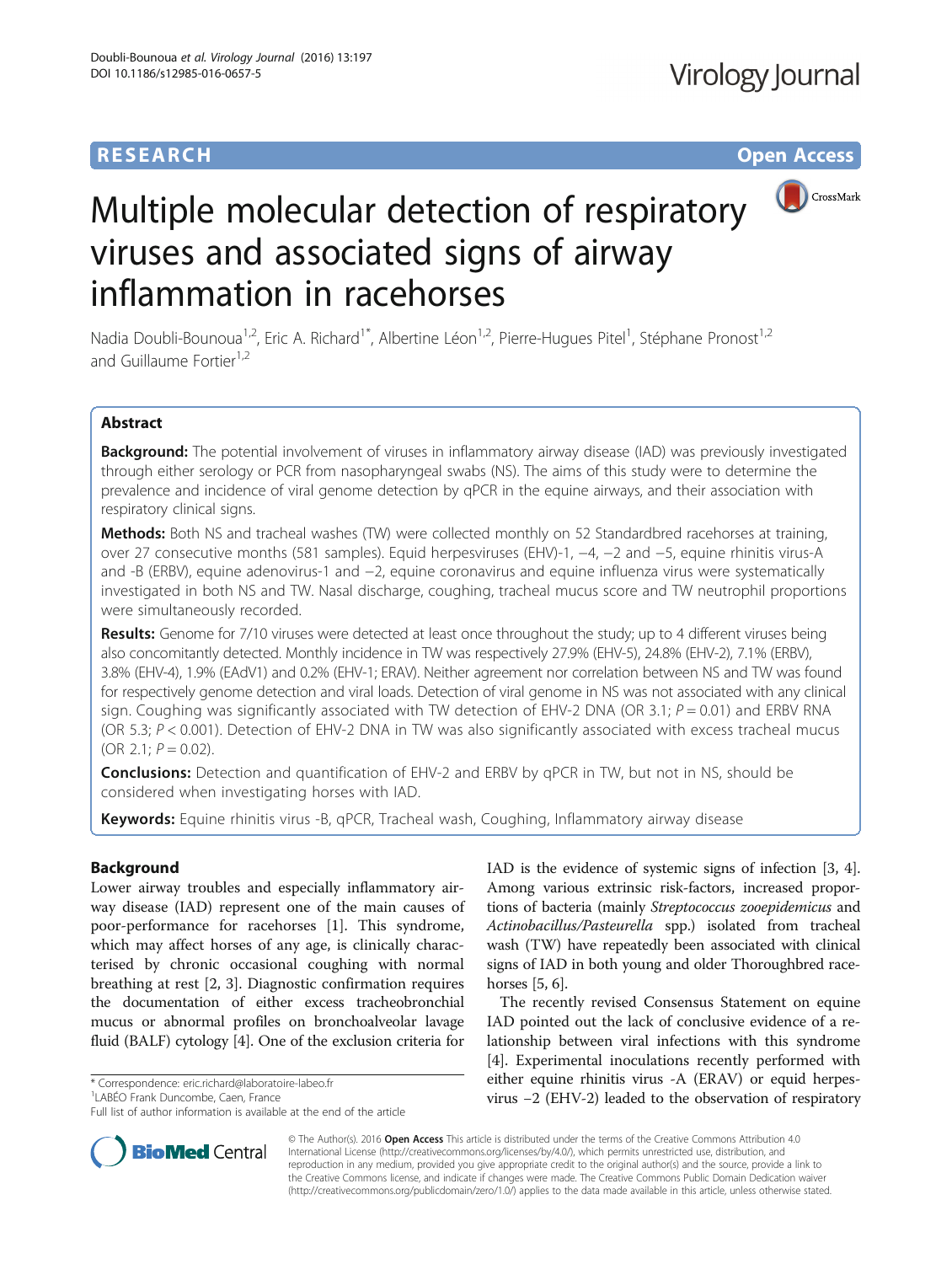clinical signs and/or abnormal cytological profiles that persisted for up to 21 days after challenge [[7](#page-6-0), [8](#page-6-0)]. The potential implication of different viruses in airway inflammation and/or poor racing performance has also been previously investigated in an epidemiological manner. These studies were either based on serological analyses [\[9](#page-6-0)–[11](#page-6-0)], or more recently on direct detection of viral genome by PCR in nasal swabs or BALF samples [[12](#page-6-0), [13\]](#page-6-0).

While a significant association has recently been found between seropositivity to ERAV and diagnosis of IAD [[13](#page-6-0)], the use of antibody titres largely appeared to be of limited value in the clinical context of this syndrome [[6, 14](#page-6-0)]. Positive PCR for EHV-2 in nasal swabs, but not in BALF, was also significantly associated with diagnosis of IAD in a recent case-control study [[13](#page-6-0)]. Conversely, clinical signs of respiratory disease were not associated with either the presence or the level of shedding of EHV-2 in nasal swabs [\[12\]](#page-6-0). To date, the use of quantitative PCR on respiratory samples in relation to IAD has been described for a very limited number of viruses only [\[12\]](#page-6-0). Furthermore, no epidemiological data on viral loads from tracheal samples are currently available, while previously found to be potentially relevant in experimental conditions [\[7](#page-6-0), [8](#page-6-0)].

The aims of this study were to determine: 1) the prevalence and incidence of viral genome detection in the respiratory tract of racehorses at training; 2) correlations between viral loads in nasopharyngeal swabs (NS) and TW; and 3) the association between virus detection/ quantification and clinical signs of airway inflammation. We hypothesised that respiratory viruses might be significant risk-factors of IAD.

## **Methods**

### Study design

A cohort of French Standardbred Trotters was investigated on a monthly basis (3 to 5 weeks) over 27 consecutive months (November 2012 – January 2015). Three veterinary practitioners located in Normandy (France) systematically visited a total of 8 different training yards (respectively 3, 3 and 2 each). Among these, 4 yards participated for the whole period, 2 declined after respectively 4 and 10 months and were replaced by 2 others yards . At the time of inclusion, 5 horses per yard were randomly selected among those complying with the inclusion criteria: at least 2 years old; in active training or racing; free of any clinical sign of respiratory disease. Any horse leaving the yard during the longitudinal study was replaced by another one from the same yard, in accordance with the inclusion criteria.

## Sampling and data collection

Horses were examined and sampled either at rest or at least 2 h after any exercise. Venous blood samples were collected for haematological assessment, in order to rule out any systemic disease. Although being clinically healthy at the time of inclusion, some horses eventually became clinically affected throughout the study. Presence of respiratory clinical signs, including nasal discharge and coughing at the time of sampling time was then systematically noticed. Tracheal mucus was systematically scored (grade 1–5), according to the previously published scale [[15](#page-6-0)]. NS were taken from the nasopharynx using tailormade 40 cm long stems ended with a 3 cm long and 1 cm diameter cotton swab (Coveto, Montaigu, France), and immediately placed into 4 ml of transport medium. TW were collected trans-endoscopically [\[7](#page-6-0)], by instilling and reaspirating 40 ml of sterile isotonic saline, and kept in serum tubes for bacteriology and EDTA tubes for respectively cytology and molecular biology. All samples were kept refrigerated and immediately sent to the laboratory for processing within 24 h after collection.

## Cytology and bacteriology

For each TW, 200 μL of fluid was systematically cytocentrifuged  $(80 g, 10 min; Shandon Cytospin, Waltham,$ USA) and stained with May-Grünwald-Giemsa. Differential cell counts were performed on 300 leukocytes. Standard quantitative bacterial investigations were also performed on TW [\[16\]](#page-7-0). Identification and quantification were performed only on samples exhibiting up to 3 different strains. Samples with isolation counts  $< 10<sup>4</sup>$  colony-forming units (CFU)/ml were considered as negative. Isolated bacteria were classified as either common pathogens or commensals [[17](#page-7-0)].

## Molecular biology

All qPCR have been validated in respiratory samples, based on the NF-U-47600-2 AFNOR norm [[18\]](#page-7-0). Detection of the following viruses have been assessed (Additional file [1\)](#page-6-0): equid herpesvirus (EHV) -1, −4, −2 and −5; equine rhinitis virus -A (ERAV), Equine rhinitis virus -B (ERBV, now erbovirus A); equine adenovirus (EAdV) -1 and −2 (now equine mastadenovirus -A and -B); equine coronavirus (ECoV) and equine influenza virus (EIV).

Respectively 2 ml of NS transport medium and 10 ml of TW were centrifuged (2000 g; 15 min; 4 °C), and pellets were re-suspended with 500 μl of supernatant. Extraction of DNA/RNA was made from 140 μl of each sample, using the QIAamp® RNA viral Mini Kit (Qiagen, Courtaboeuf, France) according to the manufacturer's instructions. Concentrated DNA/RNA was then stored at −80 °C until used. Virus-specific qPCR were performed in a total volume of 25 μl, and included a negative control (distilled water) and serial dilutions of synthetic DNA/ RNA (respectively plasmids and transcripts of plasmids for each targeted region). Amplification of the synthetic sequence "myIC" [[19](#page-7-0)] was also performed, to confirm absence of PCR inhibitors in the nucleic acid extracts. As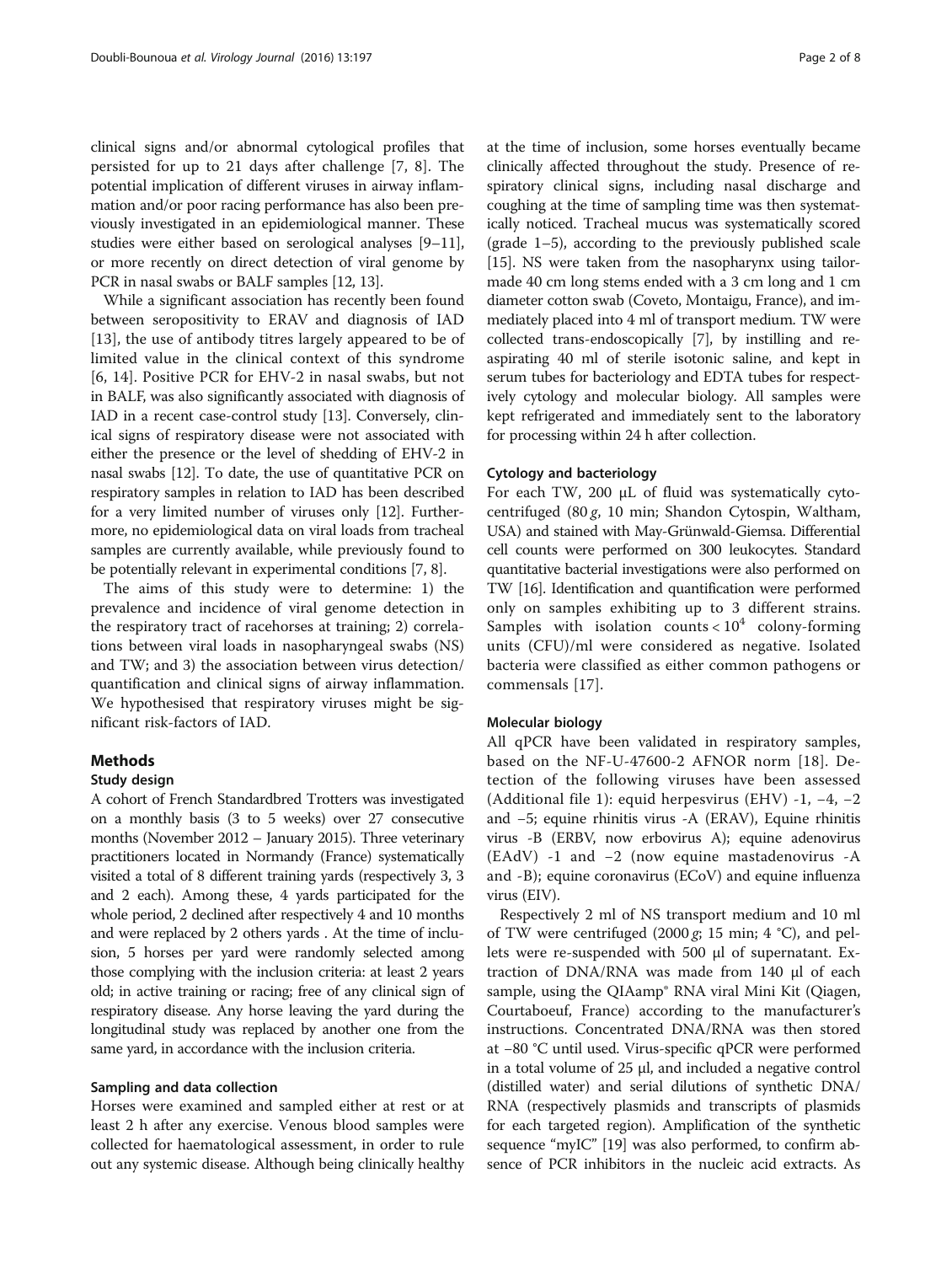previously described [\[20\]](#page-7-0), viral loads for each respiratory fluid were expressed without normalisation against a preselected cell number or amount of DNA.

Based on the NF-U-47600-2 AFNOR norm, all respiratory samples have systematically been classified, for each investigated virus, in one of the following groups:

- 'Negative', when no characteristic amplification curve was present;
- 'Positive' (detection), when the characteristic amplification curve was present.

The 'positive' group has also been divided in the 2 following subcategories:

- 'Non-quantifiable', when the viral load was < Limit of Quantification (LoQ);
- 'Quantifiable' (quantification), when the viral load was  $\geq$  LoO.

## Statistical analysis

Descriptive statistics were performed for all relevant variables. Both overall prevalence and monthly incidence were determined, and binomial 95% confidence intervals (CI) calculated. Continuous data which were not normally distributed, as assessed by Shapiro-Wilk W test, were log 10 transformed to normalise distribution and presented as 'median  $(1<sup>st</sup> - 3<sup>rd</sup>$  quartile)'. Correlation between viral loads and measure of agreement for NS and TW were evaluated using Pearson's coefficient and Cohen's kappa coefficient  $(\kappa)$ , respectively. Association between detection/quantification of pathogens and clinical/diagnostic variables for airway inflammation were

assessed using  $\chi^2$  test, and calculation of corresponding odds ratio (OR). Data analyses were conducted using Prism 6 (GraphPad, La Jolla, USA) and NCSS 9 (NSS - LLC, Kaysville, USA) software. Values of  $P < 0.05$  were considered significant.

## Results

## Study population

A total of 52 horses contributed to the study, and 581 samplings have been conducted over the period. The median number of months in which the same horse has been sampled is 9.5 months (5.0–17.0; Fig. 1). The cohort was composed by 24 geldings, 16 females and 12 males, with a median age of 4.0 (3.0–5.0) years at the time of recruitment.

## Clinical signs and airway inflammation

Clinical signs were recorded for 424/581 (73.0%) samplings. The overall prevalence of coughing and nasal discharge was 6.1% (CI 4.7–7.8) with incidence rates of 4.5 (CI 3.3–6.0) and 5.4 (CI 4.1–7.0) new cases/100 horses/ month, respectively. The overall prevalence of excess tracheal mucus (score  $\geq$  2/5) was 19.1% (CI 16.7–21.7) with an incidence rate of 15.9 new cases/100 horses/ month (CI 13.7–18.3). Similarly, the overall prevalence of increased TW neutrophil proportions (>30%) was 54.2% (CI 51.1–57.3) with an incidence rate of 29.1 new cases/100 horses/month (CI 26.3–32.0).

## Isolation and quantification of bacteria in TW

Overall, 411/581 (70.7%) TW samples were negative  $(<10<sup>4</sup> CFU/ml)$ , and 18/581 (3.1%) exhibited > 3 different bacterial strains. Common pathogens have been identified

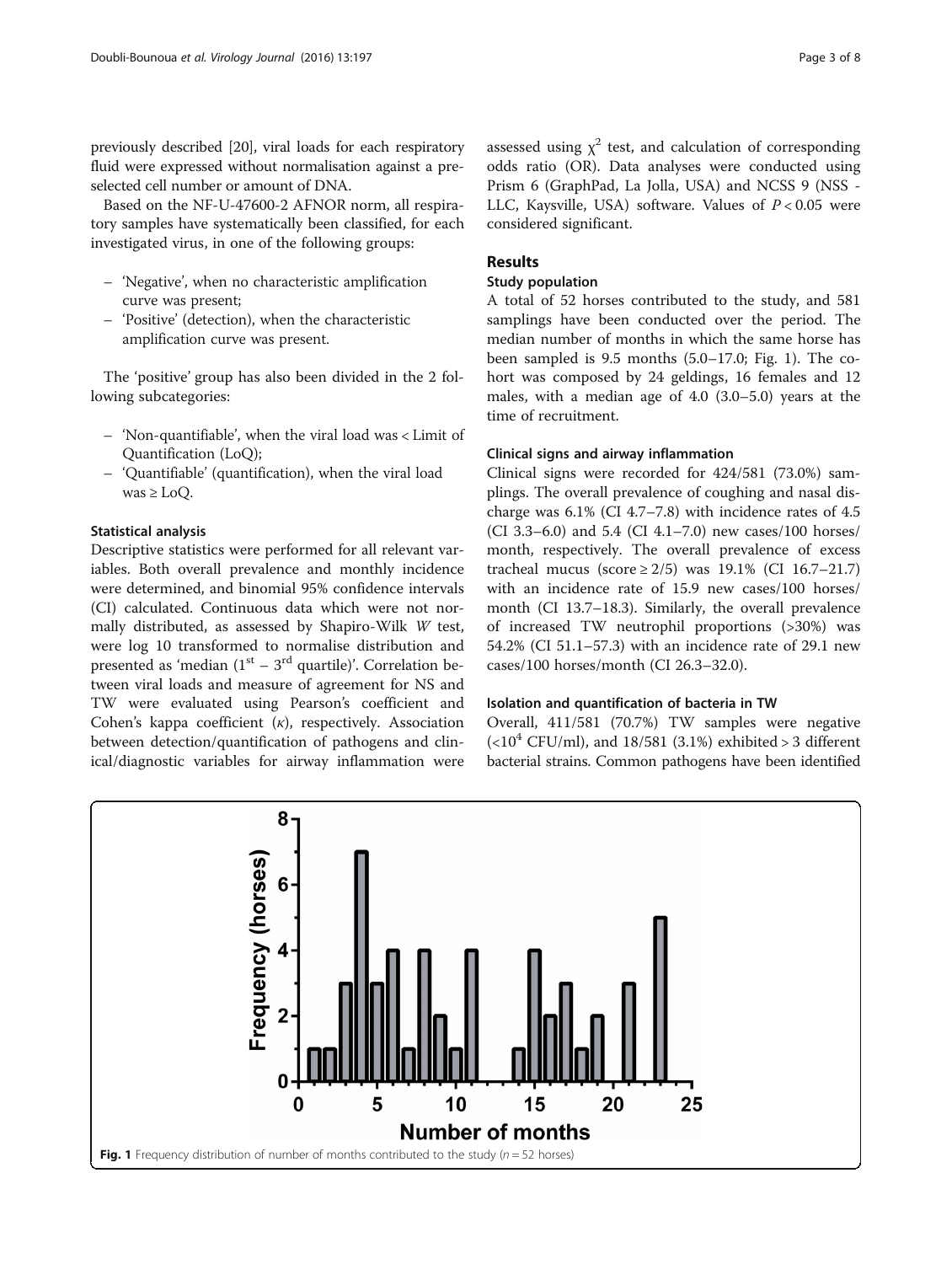in 14/581 (2.4%) TW samples (Table 1), with commensals also concomitantly isolated in 13/14 (92.9%) samples. In total, commensals were found in 136/581 (23.4%) TW (Additional file [2](#page-6-0)).

## Detection of viral genome by qPCR in NS

Among the 10 respiratory viruses investigated, 6 have been detected at least once throughout the study; ERAV, EAdV-2, ECoV and EIV have never been detected in any NS. Both γ-herpesviruses (EHV-2 and −5) have been detected in NS at least once for all 52 horses; EHV-4 for 21/52 (40.4%) horses, ERBV for 20/52 (38.5%) horses, EAdV1 for 16/52 (30.8%) horses and EHV-1 for 8/52 (15.4%) horses. In total, 20/581 (3.4%) NS samples were 'negative', and at least one virus has been detected in 561/581 (96.6%) NS samples. Among these, genome of one single virus has been detected in 133/561 (23.7%) samples, and DNA/RNA of up to 4 different viruses have been concomitantly detected in the other 428/561 (76.3%) NS (Fig. [2a\)](#page-4-0).

The overall prevalence of viral genome detection in NS is summarised in Table [2,](#page-4-0) and respective viral loads detailed in Fig. [3a](#page-5-0). Incidences of 'positive' NS samples /100 horses/month were respectively 31.5 (CI 28.6–34.5) for EHV-5, 29.4 (CI 26.6–32.3) for EHV-2, 6.0 (CI 4.6–7.7) for ERBV, 5.5 (CI 4.2–7.1) for EHV-4, 2.9 (CI 2.0–4.1) for EAdV-1 and 1.9 (CI 1.1–3.0) for EHV-1. Incidences of 'quantifiable' NS samples /100 horses/month were respectively 24.3 (CI 21.7–27.1) for EHV-5, 23.6 (CI 21.0–26.4) for EHV-2, 1.9 (CI 1.1–3.0) for ERBV, 1.5 (CI 0.8–2.5) for EHV-4, 0.2 (CI 0.0–0.7) for EAdV-1 and 0.2 (CI 0.0–0.7) for EHV-1.

### Detection of viral genome by qPCR in TW

Among the 10 respiratory viruses investigated, 7 have been detected at least once throughout the study; EAdV-2, ECoV and EIV have never been detected in any TW. EHV-5 has been detected in TW at least once for all 52 horses; EHV-2 for 48/52 (92.3%) horses, ERBV for 22/52 (42.3%) horses, EHV-4 for 14/52 (26.9%) horses, EAdV1 for 11/52 (21.2%) horses, EHV-1 and ERAV for respectively 1/52 (1.9%) horses. In total, 183/581 (31.5%) TW

Table 1 Identification and quantification of common pathogenic bacteria isolated in tracheal washes

| Identification              | Samples       | CFU/ml (range)                    |
|-----------------------------|---------------|-----------------------------------|
| Escherichia coli            |               | $1 \times 10^4 - 4 \times 10^5$   |
| Actinobacillus equullii     | $\mathcal{P}$ | $2 \times 10^4$ ; $8 \times 10^4$ |
| Streptococcus zooepidemicus | $\mathcal{P}$ | $1 \times 10^4$ ; $1 \times 10^4$ |
| Bordetella bronchiseptica   |               | $2.2 \times 10^{5}$               |
| Pasteurella spp.            |               | $1 \times 10^4$                   |
| Klebsiella pneumoniae       |               | $1 \times 10^4$                   |

CFU colony-forming unit

were 'negative', and at least one virus has been detected in 398/581 (68.5%) TW samples. Among these, genome of one single virus has been detected in 233/398 (58.5%) samples, and DNA/RNA of up to 4 different viruses have been concomitantly detected in the other 165/398 (41.5%) TW (Fig. [2b](#page-4-0)).

The overall prevalence of viral genome detection in TW is summarised in Table [2,](#page-4-0) and respective viral loads detailed in Fig. [3b.](#page-5-0) Incidences of 'positive' TW samples /100 horses/month were respectively 27.9 (CI 25.1–30.8) for EHV-5, 24.8 (CI 22.2–27.6) for EHV-2, 7.1 (CI 5.6–8.9) for ERBV, 3.8 (CI 2.7–5.2) for EHV-4, 1.9 (CI 1.1–3.0) for EAdV-1, 0.2 (CI 0.0–0.7) for EHV-1 and 0.2 (CI 0.0–0.7) for ERAV. Incidences of 'quantifiable' TW samples /100 horses/month were respectively 14.8 (CI 12.7–17.2) for EHV-5, 12.2 (CI 10.2–14.4) for EHV-2, 2.6 (CI 1.7–3.8) for ERBV, 1.5 (CI 0.8–2.5) for EHV-4 and 0.2 (CI 0.0–0.7) for ERAV.

## NS vs. TW for genome detection and viral loads

Very poor agreements only, according to  $\kappa$  coefficients, were found between paired samples (NS and TW) for the detection of each viral genome by qPCR ('positive' vs. 'negative'; [Additional file [3](#page-6-0)]). When concerning 'quantifiable' samples only, no significant correlation was found among viral loads in paired samples (NS and TW) for any of the investigated viruses.

## Pathogens vs. clinical signs and airway inflammation

Detection of EHV-2 DNA in TW was significantly associated with coughing (OR 3.1; 95% CI: 1.4–7.1;  $P = 0.01$ ), as were both detection (OR 5.3; CI 2.1–14.0) and quantification (OR 15.0; CI 3.8–60.1) of ERBV RNA in TW  $(P < 0.001)$ . Isolation of commensal bacteria in TW was also significantly associated with coughing (OR 2.7; CI 1.20–6.2;  $P = 0.02$ ). There was no association between any virus or bacteria in TW and nasal discharge. Similarly, there was no significant association between either viral genome detection or quantification in NS and any clinical sign of respiratory disease.

Quantification of at least one virus in TW ('quantifiable' sample) was significantly associated with TW neutrophil counts > 30% (OR 1.5; CI 1.1–2.2;  $P = 0.03$ ). Detection of EHV-2 DNA in TW was significantly associated with excess tracheal mucus (OR 2.1; CI 1.2–3.8;  $P = 0.02$ ). Viral loads for EHV-2 in TW were also fairly correlated with neutrophil proportions ( $R = 0.32$ ; CI 0.12–0.51;  $P = 0.003$ ). Conversely, isolation of commensal bacteria was negatively associated with TW neutrophil counts > 30% (OR 0.6; CI 0.4–0.9;  $P = 0.02$ ). There was no association between tracheal mucus score  $\geq$  2/5 and any other virus or bacteria in TW, or any viral genome detection/quantification in NS.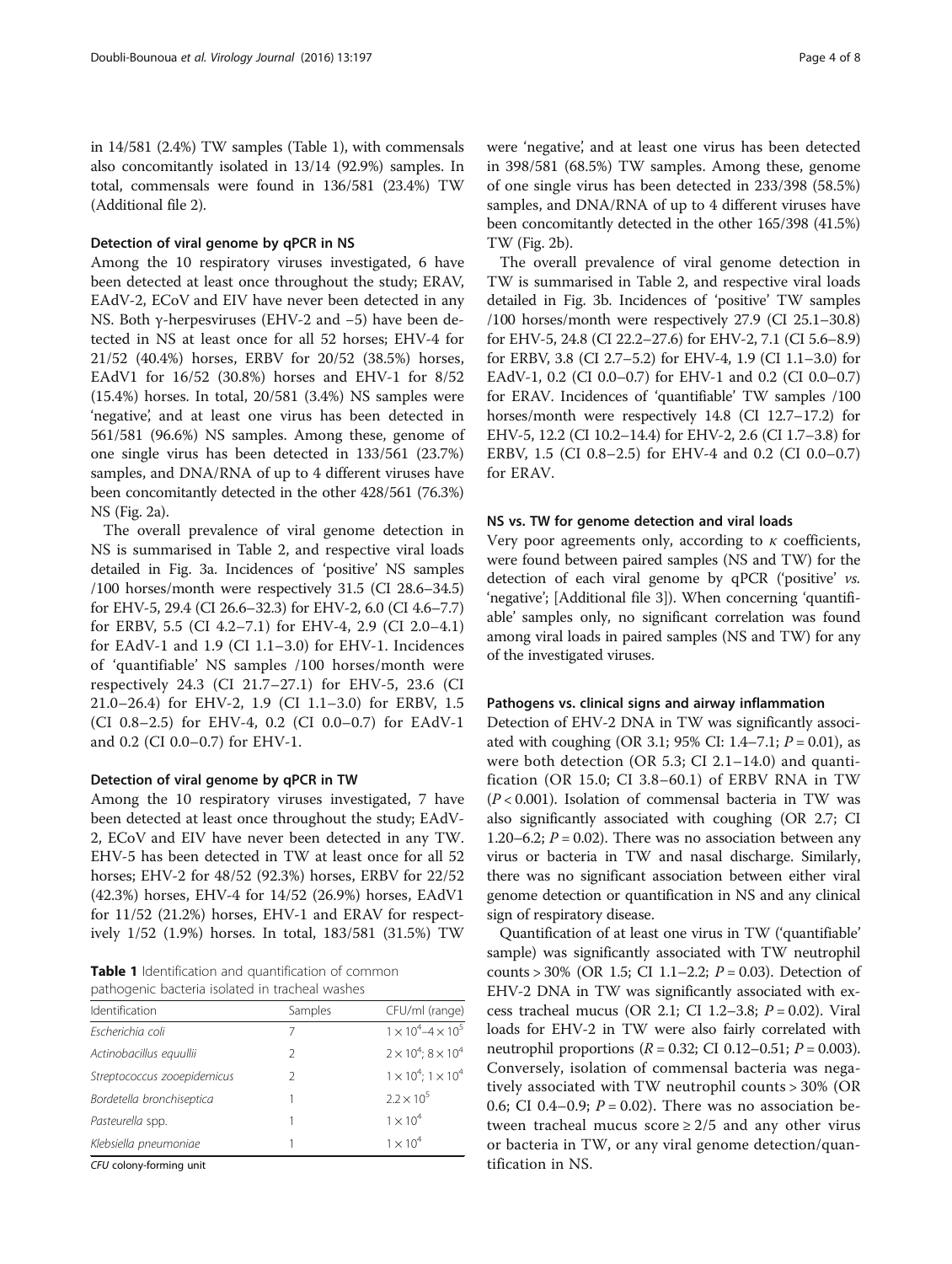<span id="page-4-0"></span>

|                                          | <b>Table 2</b> Prevalence of viral genome detection by qPCR in |
|------------------------------------------|----------------------------------------------------------------|
| nasopharyngeal swabs and tracheal washes |                                                                |

| Virus             | Overall prevalence (95% CI) |                          |                          |                          |  |
|-------------------|-----------------------------|--------------------------|--------------------------|--------------------------|--|
|                   | 'Positive' samples          |                          | 'Quantifiable' samples   |                          |  |
|                   | <b>NS</b>                   | TW                       | <b>NS</b>                | <b>TW</b>                |  |
| FHV-5             | 90.9%<br>$(88.9 - 92.6)$    | 55.4%<br>$(52.3 - 58.5)$ | 58.7%<br>$(55.6 - 61.8)$ | 19.1%<br>$(16.7 - 21.7)$ |  |
| FHV-2             | 76.4%<br>$(73.6 - 79.0)$    | 35.4%<br>$(32.4 - 38.5)$ | 47.7%<br>$(44.6 - 50.8)$ | 14.6%<br>$(12.5 - 16.9)$ |  |
| <b>ERBV</b>       | 7.8%<br>$(6.2 - 9.6)$       | 7.8%<br>$(6.2 - 9.6)$    | 2.1%<br>$(1.3 - 3.2)$    | 2.9%<br>$(2.0 - 4.1)$    |  |
| EHV-4             | 6.0%<br>$(4.6 - 7.7)$       | 3.8%<br>$(2.7 - 5.2)$    | 1.5%<br>$(0.8 - 2.5)$    | 1.5%<br>$(0.8 - 2.5)$    |  |
| EAdV1             | 3.6%<br>$(2.5 - 4.9)$       | 1.9%<br>$(1.1 - 3.0)$    | 0.2%<br>$(0.0 - 0.7)$    | neg.                     |  |
| $FHV-1$           | 1.9%<br>$(1.1 - 3.0)$       | 0.2%<br>$(0.0 - 0.7)$    | 0.2%<br>$(0.0 - 0.7)$    | neg.                     |  |
| <b>FRAV</b>       | neg.                        | 0.2%<br>$(0.0 - 0.7)$    | neg.                     | 0.2%<br>$(0.0 - 0.7)$    |  |
| FAdV <sub>2</sub> | neg.                        | neg.                     | neg.                     | neg.                     |  |
| ECoV              | neg.                        | neg.                     | neg.                     | neg.                     |  |
| <b>FIV</b>        | neg.                        | neg.                     | neg.                     | neg.                     |  |

NS nasopharyngeal swab, TW tracheal wash, EHV equid herpesvirus, ERAV equine rhinitis virus A, ERBV equine rhinitis virus B, EAdV equine adenovirus, ECoV equine coronavirus, EIV equine influenza virus, neg. negative

## **Discussion**

This study provided incidence and prevalence of viral genome detection by qPCR and corresponding viral loads in both NS and TW of horses at training. In total, 7 of the 10 viruses investigated have been detected at least once in respiratory samples. Along with EAdV-2 and ECoV, EIV genome has never been found in NS or TW throughout the study. This latter was not unexpected since all horses were in active training and racing, and thus vaccinated (every 6 months) at the time of sampling. Alternatively, up to 4 different viral genomes have been concomitantly detected in either NS or TW. Previous studies documented concurrent infections be-tween ERBV and either EHV-4 [[21\]](#page-7-0), γ-herpesviruses [[21, 22](#page-7-0)], or EIV [[23\]](#page-7-0). To our knowledge, the present study is the first to report concomitant genome detection of EAdV-1 along with ERBV, EHV-1 or EHV-4.

Among other bacteria, a relatively low prevalence was found for isolation of Streptococcus zooepidemicus in TW, when compared with previous longitudinal studies [[10, 11\]](#page-6-0). However, cut-off values of  $10^4$  CFU/ml have been used for discriminating negative and positive samples, as described previously [\[24](#page-7-0)]. Similarly, identification and quantification have also been performed only on samples with up to 3 different strains. A moderate even significant association between identification of commensals, but not Streptococcus zooepidemicus, was significantly associated with coughing in the present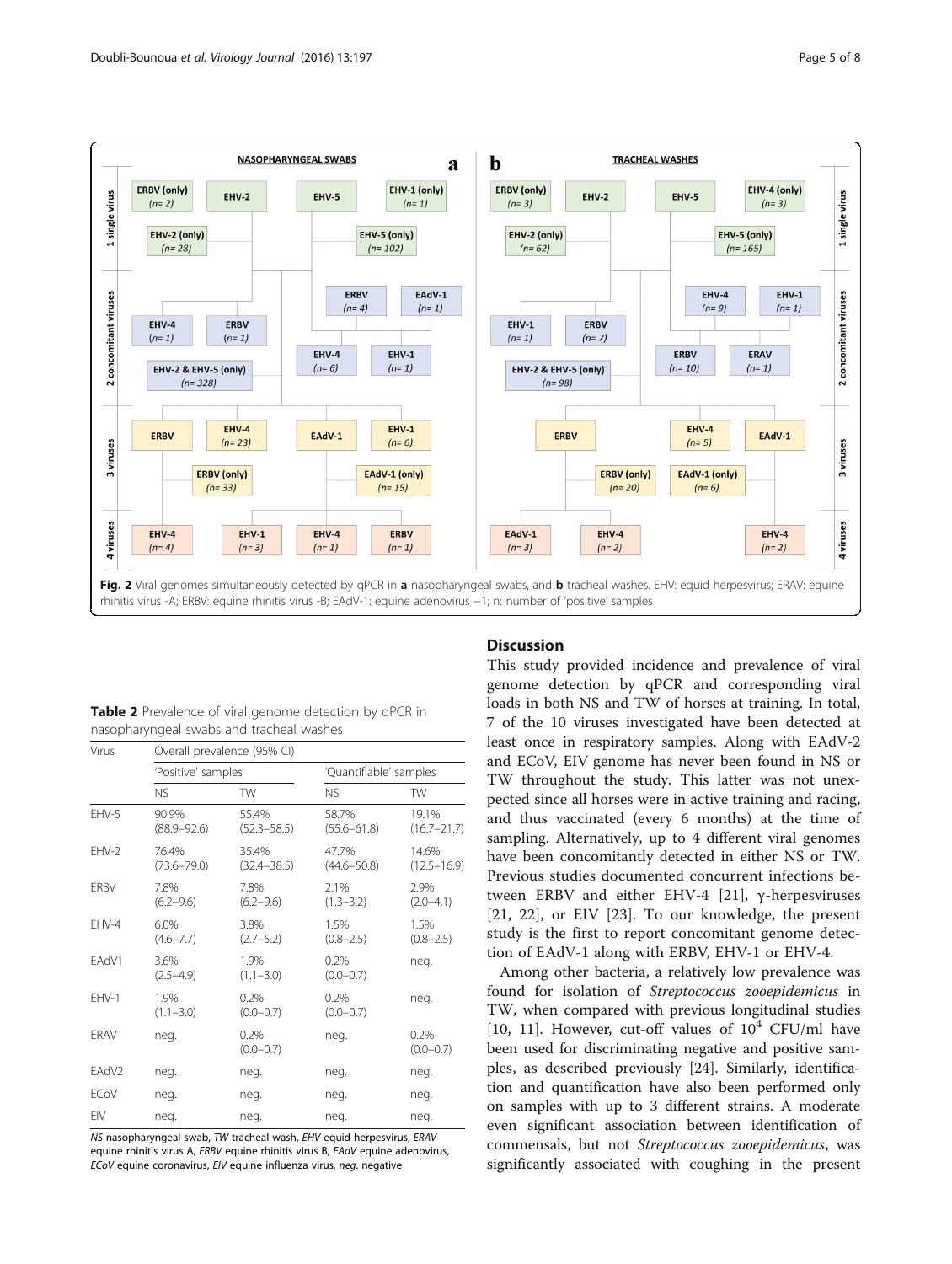<span id="page-5-0"></span>

study. This unexpected finding suggests that high counts of commensal bacteria in the trachea of athletic horses might opportunistically become pathogenic, along with other viral or environmental challenges. Conversely, coughing has been associated with TW isolation of Streptococcus zooepidemicus or Pasteurellaceae spp. in a previous casecontrol study [\[9](#page-6-0)]; the odds of airway inflammation being also significantly increased along with CFU/ml [\[5, 6](#page-6-0), [24](#page-7-0)].

Genome detection for γ-herpesviruses (EHV-2, EHV-5) was highly prevalent in the present longitudinal study, which is in accordance with previously published data [[12,](#page-6-0) [25](#page-7-0)]. Despite a moderately lower monthly incidence, both EHV-2 and EHV-5 have been detected on at least one occasion for all 52 horses of the study. Due to their capability of viral latency, it might then be determined that each of these horses was a permanent carrier for both EHV-2 and EHV-5. Previously published data also revealed that multiple strains of EHV-2 might be concomitantly detected in nasal swabs or TW of a single horse [[7,](#page-6-0) [26](#page-7-0)]. However, no phylogeny has been performed for further characterising the strains detected among time in the present study.

Detection of EHV-2 DNA in TW has been associated with coughing and excess tracheal mucus, and viral loads significantly correlated to TW neutrophil proportions. These data confirm previous cytological findings from experimentally induced EHV-2 reactivation [[7](#page-6-0)]; and are also coherent with a recent case-control study in which nasal shedding of EHV-2 was significantly associated with diagnosis of IAD [\[13\]](#page-6-0). Based on the growing evidence of its implication in lower airway inflammation; elucidating the underlying EHV-2 pathogenesis warrants further investigation. On the other hand, EHV-5 detection, quantification or viral loads in either NS or TW have not been associated with coughing, nasal discharge nor airway inflammation in this study. Such observation might however not be surprising, since EHV-5 has repeatedly been detected in asymptomatic horses [\[25, 27\]](#page-7-0). Alternatively, the clinical signs frequently reported for equine multinodular pulmonary fibrosis, an EHV-5 associated chronic disease, include intermittent fever, weight loss and respiratory distress [\[28\]](#page-7-0).

Genome detection for ERBV in TW has been significantly associated with coughing in this study, with an increasing OR when higher viral loads were considered. The prevalence of ERBV RNA quantification presently found in NS was slightly higher than previous data [[12\]](#page-6-0), which might be partially explained by the differences in sampling methodologies (nasal vs. nasopharyngeal swabs) and qPCR assays. Conversely, the monthly incidence of 'quantifiable' samples for ERBV was comparable to previously reported serological results, based on complement fixation tests [[11](#page-6-0)]. It has however been recently found that detection of ERBV RNA by PCR in nasal swabs might not coincide with seroconversion [[14](#page-6-0)]. Besides, the low prevalence of ERAV RNA detection in NS or TW was somehow unexpected, since being previously associated with acute clinical cases of respiratory diseases [\[29\]](#page-7-0). In addition, a high seroprevalence has been previously described worldwide for this virus [[30](#page-7-0)] and vaccination is currently not available in Europe.

In accordance with results from a previous longitudinal study [\[14\]](#page-6-0), no significant association was found between any viral genome detection/quantification in NS and clinical signs, excess tracheal mucus or increased TW neutrophil proportions. Interestingly, neither agreement nor correlation has been found between paired samples (NS and TW), for genome detection or viral loads of any investigated virus. In terms of subclinical infectious diseases, findings from upper airways (NS) cannot be considered as representative of lower airways (TW) in the same horse. Moreover, viral genome detection in NS seems not to be relevant in the clinical context of IAD, unlike acute infectious airway troubles [\[22, 29](#page-7-0)]. It might then be recommended to perform qPCR in TW samples for any virus detection on horses at training, as previously suggested for a limited number of herpesviruses [\[31\]](#page-7-0).

One limitation of the present study would be the lack of virus isolation or serological assays in addition to the qPCR performed in respiratory fluids. The demonstration of increased antibody titres however requires two consecutive samplings with a 3 to 4-week interval, which is irrelevant on the field for any concomitant diagnosis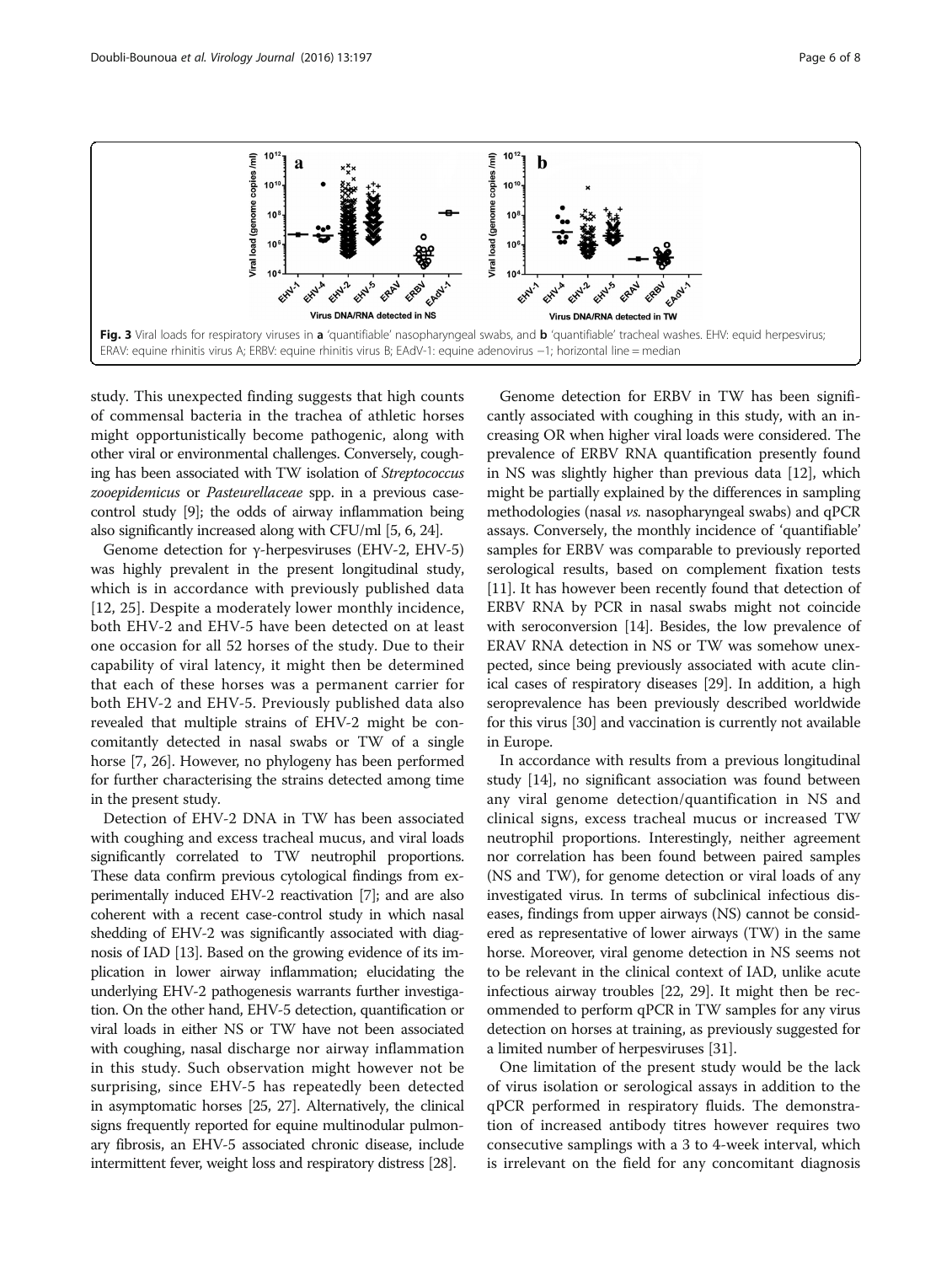<span id="page-6-0"></span>of IAD. Apart from viruses and bacteria, non-infectious agents are also likely to be relevant to the development of IAD in horses [4]. Another limitation would then be the absence of environmental investigations within the different training yards throughout the study. Ultra-fine particles  $\left($   $\lt$  10  $\mu$ m) within the breathing zone of the horse were indeed recently found to be significant riskfactors for excess mucus and increased TW neutrophil proportions [[32\]](#page-7-0).

## Conclusions

Detection of ERBV RNA by qPCR in airway samples was prevalent in the present study, and also significantly associated with occurrence of coughing in racehorses at training. Sampling NS only is not sufficient for characterising the clinical relevance of any viral genome detection or quantification. Systematically performing qPCR in TW samples should be recommended, along with other clinical and laboratory investigations, in order to identify any viral component potentially associated with IAD.

## Additional files

[Additional file 1:](dx.doi.org/10.1186/s12985-016-0657-5) Characteristics of q(RT)-PCR. LoQ: Limit of quantification; EHV: equine herpesvirus; ERAV: equine rhinitis virus A; ERBV: equine rhinitis virus B; EAdV: equine adenovirus; ECoV: equine coronavirus; EIV: equine influenza virus. (DOCX 22 kb)

[Additional file 2:](dx.doi.org/10.1186/s12985-016-0657-5) Identification and quantification of major commensals (isolated in > 10% positive tracheal washes). CFU: colony-forming unit. (DOCX 15 kb)

[Additional file 3:](dx.doi.org/10.1186/s12985-016-0657-5) Agreement between paired nasopharyngeal swabs and tracheal washes for the detection of viral genome by qPCR. EHV: equid herpesvirus; ERBV: equine rhinitis virus B; EAdV-1: equine adenovirus −1; n.a.: not applicable. Divergent = 'positive' in one sample (TW or NS) and 'negative' in the corresponding paired sample. (DOCX 15 kb)

#### Abbreviations

BALF: Bronchoalveolar lavage fluid; CFU: Colony-forming unit; CI: Confidence interval; EAdV: Equine adenovirus; ECoV: Equine coronavirus; EHV: Equid herpesvirus; EIV: Equine influenza virus; ERAV: Equine rhinitis virus -A; ERBV: Equine rhinitis virus -B; IAD: Inflammatory airway disease; LoQ: Limit of quantification; NS: Nasopharyngeal swab; TW: Tracheal wash

## Acknowledgements

The authors wish to acknowledge the owners, trainers, and veterinary practitioners for their kind participation to the study, as well as the staff from both Research and Animal Health Departments of LABÉO Frank Duncombe for their technical and scientific contribution.

#### Funding

Zoetis financially supported the PhD studentship of NDB. The project also received financial support of European Funds (FEDER), Conseil Régional de Basse-Normandie (CRBN), and French National Studs (IFCE). The funders had no role in study design, data collection and analysis, interpretation of data, and writing the manuscript.

#### Availability of data and materials

All data generated or analysed during this study are included in this published article and its supplementary information files.

#### Authors' contributions

Conceived and designed the experiments: ER, GF. Performed the experiments: NDB, AL, SP. Analysed the data: NDB, ER, PHP, SP. Wrote the manuscript: NDB, ER. All authors read and approved the final manuscript.

#### Competing interests

The authors declare that they have no competing interests.

#### Consent for publication

Not applicable.

#### Ethics approval and consent to participate

Ethical research committee review was not required, since the study did not include experimental procedures. Informed consent was provided by owners before inclusion into the study. The different samples were non-invasively collected by equine veterinary practitioners, and all procedures were performed according to a high standard of veterinary care.

#### Author details

<sup>1</sup>LABÉO Frank Duncombe, Caen, France. <sup>2</sup>Normandie Université, UNICAEN, EA 4655, U2RM, Caen, France.

## Received: 14 July 2016 Accepted: 22 November 2016 Published online: 29 November 2016

#### References

- 1. Richard EA, Fortier GD, Pitel P-H, Dupuis M-C, Valette J-P, Art T, et al. Sub-clinical diseases affecting performance in Standardbred trotters: diagnostic methods and predictive parameters. Vet J. 2010;184(3):282–9.
- 2. Robinson NE. Inflammatory airway disease: defining the syndrome Conclusions of the Havemeyer Workshop. Equine Vet Educ. 2010;15(2):61–3.
- 3. Couëtil LL, Hoffman AM, Hodgson J, Buechner-Maxwell V, Viel L, Wood JLN, et al. Inflammatory airway disease of horses. J Vet Intern Med. 2007;21(2):356–61.
- 4. Couëtil LL, Cardwell JM, Gerber V, Lavoie J-P, Léguillette R, Richard EA. Inflammatory airway disease of horses - Revised consensus statement. J Vet Intern Med. 2016;30(2):503–15.
- 5. Wood JLN, Newton JR, Chanter N, Mumford JA. Association between respiratory disease and bacterial and viral infections in British racehorses. J Clin Microbiol. 2005;43(1):120–6.
- Cardwell JM, Smith KC, Wood JLN, Newton JR. Infectious risk factors and clinical indicators for tracheal mucus in British National Hunt racehorses: risk factors for tracheal mucus in National Hunt racehorses. Equine Vet J. 2014;46(2):150–5.
- 7. Fortier G, Richard E, Hue E, Fortier C, Pronost S, Pottier D, et al. Long-lasting airway inflammation associated with equid herpesvirus-2 in experimentally challenged horses. Vet J. 2013;197(2):492–5.
- Diaz-Méndez A, Hewson J, Shewen P, Nagy E, Viel L. Characteristics of respiratory tract disease in horses inoculated with equine rhinitis A virus. Am J Vet Res. 2014;75(2):169–78.
- 9. Christley RM, Hodgson DR, Rose RJ, Wood JL, Reids SW, Whitear KG, et al. A case-control study of respiratory disease in Thoroughbred racehorses in Sydney, Australia. Equine Vet J. 2001;33(3):256–64.
- 10. Wood JLN, Newton JR, Chanter N, Mumford JA. Inflammatory airway disease, nasal discharge and respiratory infections in young British racehorses. Equine Vet J. 2005;37(3):236–42.
- 11. Cardwell JM, Smith KC, Wood JLN, Newton JR. A longitudinal study of respiratory infections in British National Hunt racehorses. Vet Rec. 2013; 172(24):637.
- 12. Back H, Ullman K, Treiberg Berndtsson L, Riihimäki M, Penell J, Ståhl K, et al. Viral load of equine herpesviruses 2 and 5 in nasal swabs of actively racing Standardbred trotters: temporal relationship of shedding to clinical findings and poor performance. Vet Microbiol. 2015;179(3–4):142–8.
- 13. Houtsma A, Bedenice D, Pusterla N, Pugliese B, Mapes S, Hoffman AM, et al. Association between inflammatory airway disease of horses and exposure to respiratory viruses: a case control study. Multidiscip Respir Med. 2015;10:33.
- 14. Back H, Penell J, Pringle J, Isaksson M, Roneus N, Treiberg Berndtsson L, et al. A longitudinal study of poor performance and subclinical respiratory viral activity in Standardbred trotters. Vet Rec Open. 2015;2(1):e000107.
- 15. Gerber V, Straub R, Marti E, Hauptman J, Herholz C, King M, et al. Endoscopic scoring of mucus quantity and quality: observer and horse